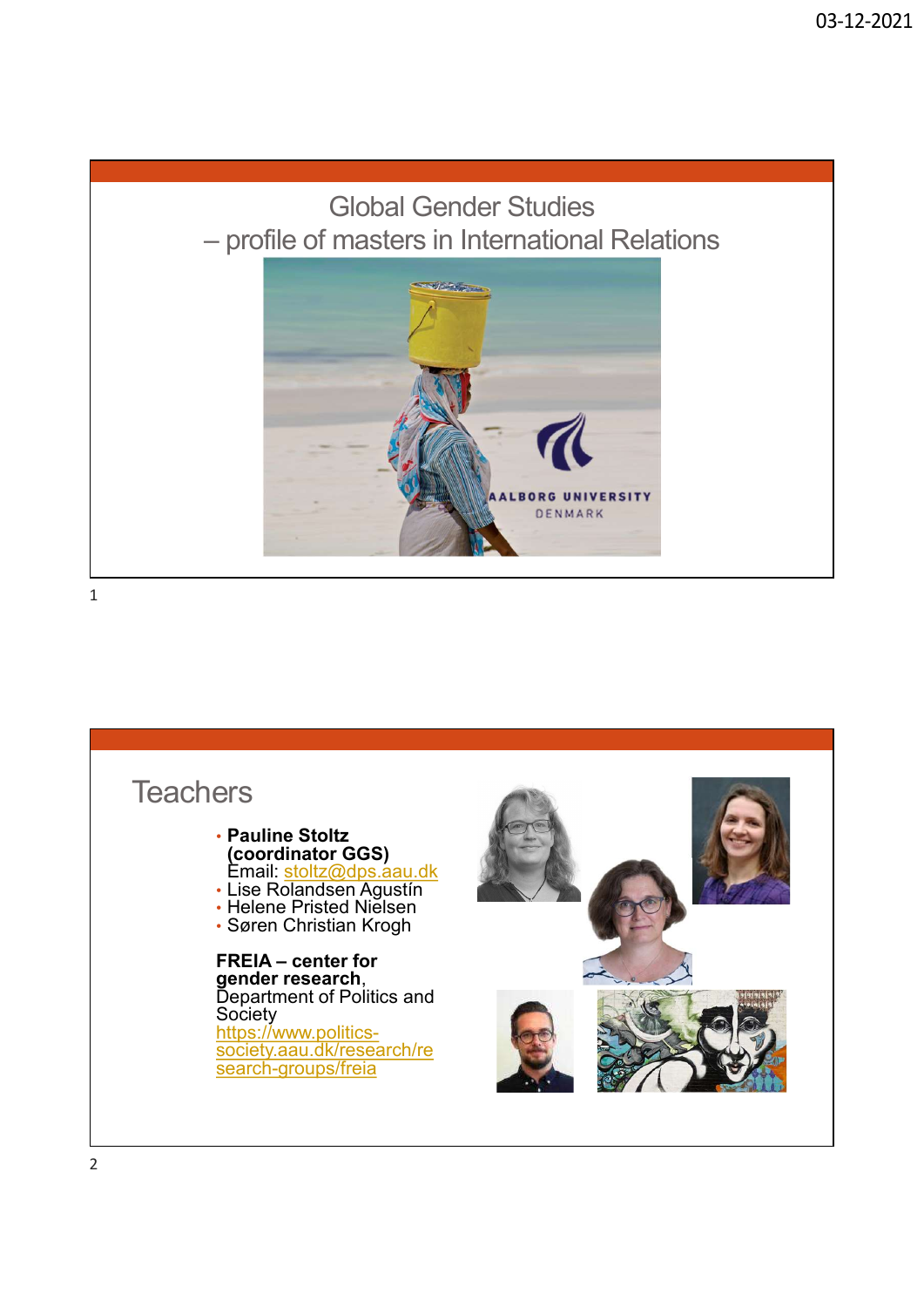### Global gender studies

### Globalization processes

### Gender and related categories

• Focus on gender and 'race', ethnicity, nationality, class, religion, sexuality

### Gender approaches

- Intersectionality, masculinity, femininity, queer
- 
- 
- 



1. Introduction to Global Gender Studies

2. The history of gender and equality policies within the EU

- 3. Theorizing gender and related categories
- 4. What is a gender approach?
- 5. The history of gender and equality policies in **BLACK**
- IR: UNSCR 1325 and feminist foreign policies
- 6. Gender-based violence
- 7. Gender quotas and intersectionality

8. International aid, queering human rights law and global gay governance + oral exam exercise









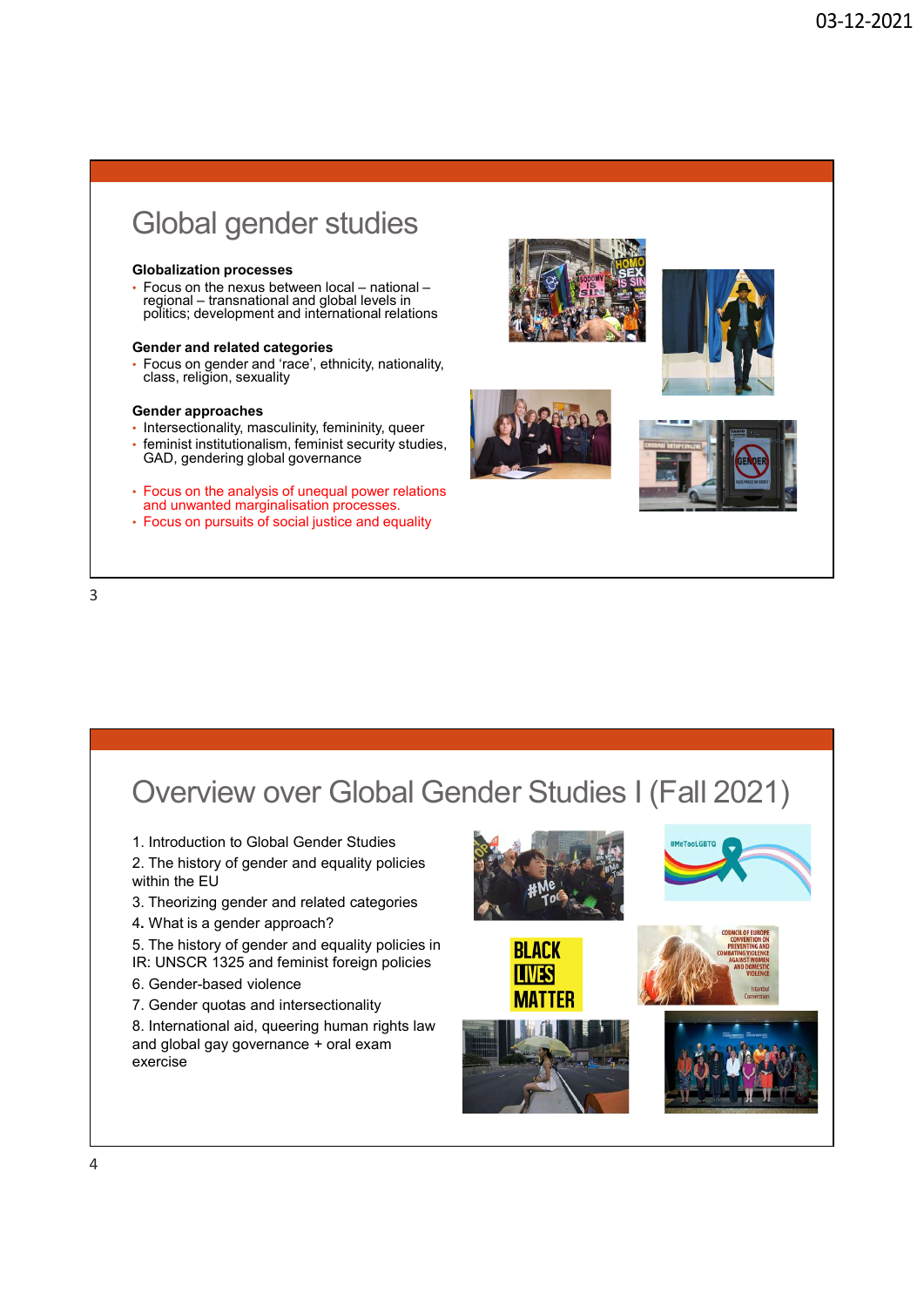## Overview over Gendering Global Governance (GGS II) Spring 2021 2. Theorising gender and<br>
2. Theorising gender and<br>
2. Theorising gender and<br>
2. Theorising gender and<br>
2. Governance and the UN<br>
4. Transnationalism and<br>
4. Transnationalism and<br>
international law Overview over Gendering Global Governance (GGS II)<br>Spring 2021<br>2. Theorising gender and<br>2. Theorising gender and<br>3. Governance and the UN<br>5. Social movements and global<br>5. Social movements and global<br>6. Gender and sustaina

- 1. Introduction
- governance
- 3. Governance and the UN
- 4. Transnationalism and international law
- 5. Social movements and global democracy
- 6. Gender and sustainability
- 7. Co-optation, resistance and feminist movements
- 



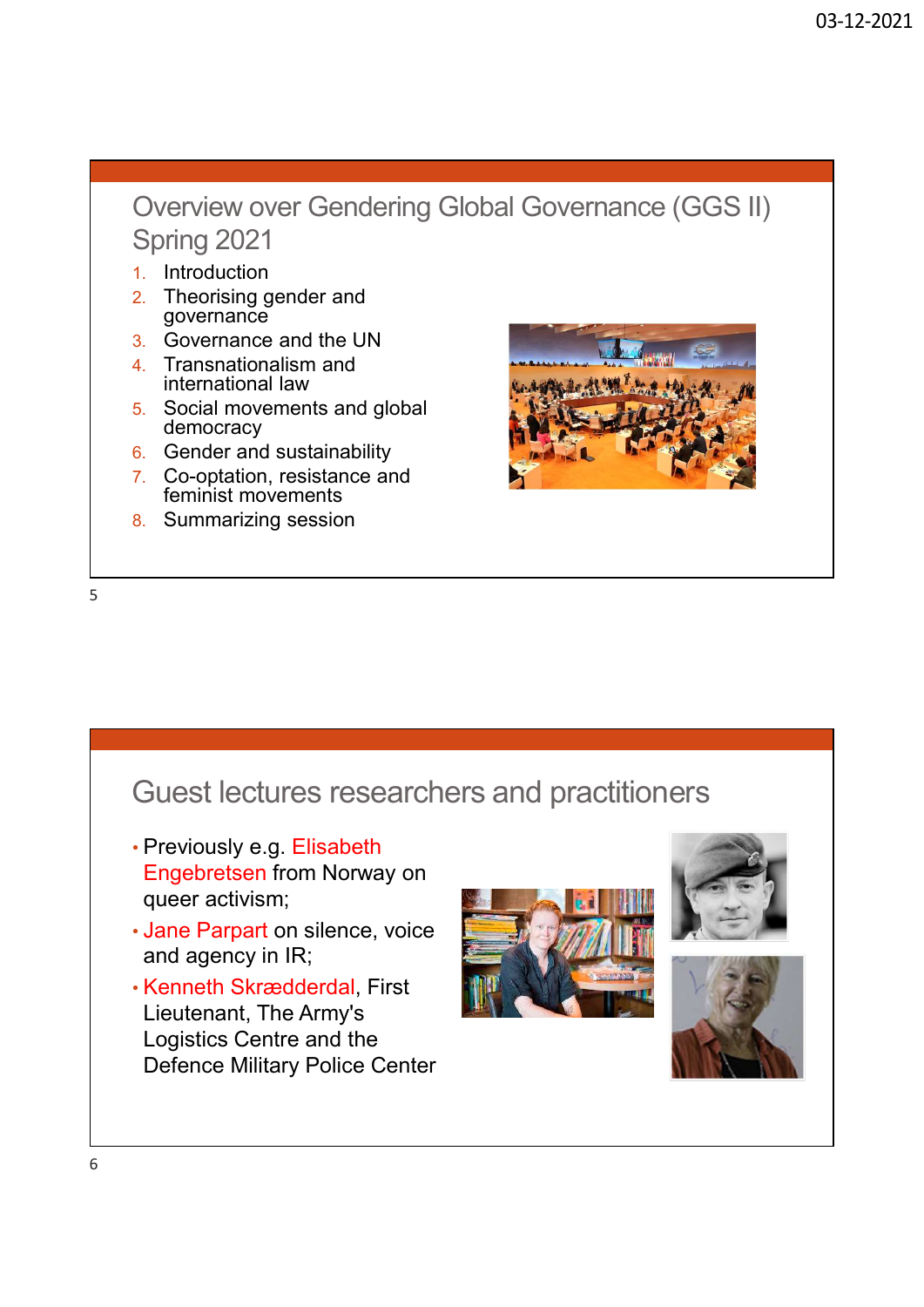# Guest lectures by internship students and alumni<br>Former GGS student who did her internship<br>with UN Women Regional Office in Istanbul<br>With UN Women Regional Office in Istanbul<br>PhD student at Malmö University, Sweden<br>For int

- with UN Women Regional Office in Istanbul
- PhD student at Malmö University, Sweden



- " My internship was with UN Women Regional Office in Istanbul, I supported the Coordination and Planning Specialist but the more interesting part of the internship was my compliance work. I reviewed strategic planning documents to ensure compliance with the UN's internal gender mainstreaming commitments. I also wrote a report which 03-12-2021<br>
03-12-2021<br>
20 Students and alumni<br>
<sup>2</sup> My internship was with UN Women<br>
Regional Office in Istanbul, I supported the<br>
coordination and Planning Specialist but the<br>
more interesting part of the internship was<br> mainstreaming across the region. Second to that was my work supporting the Issue Based Coalition for Gender Equality for Europe and Central Asia. Which is where I began to research gender ideology and anti-<br>gender movements."
- Mail from Isobel Squire

7